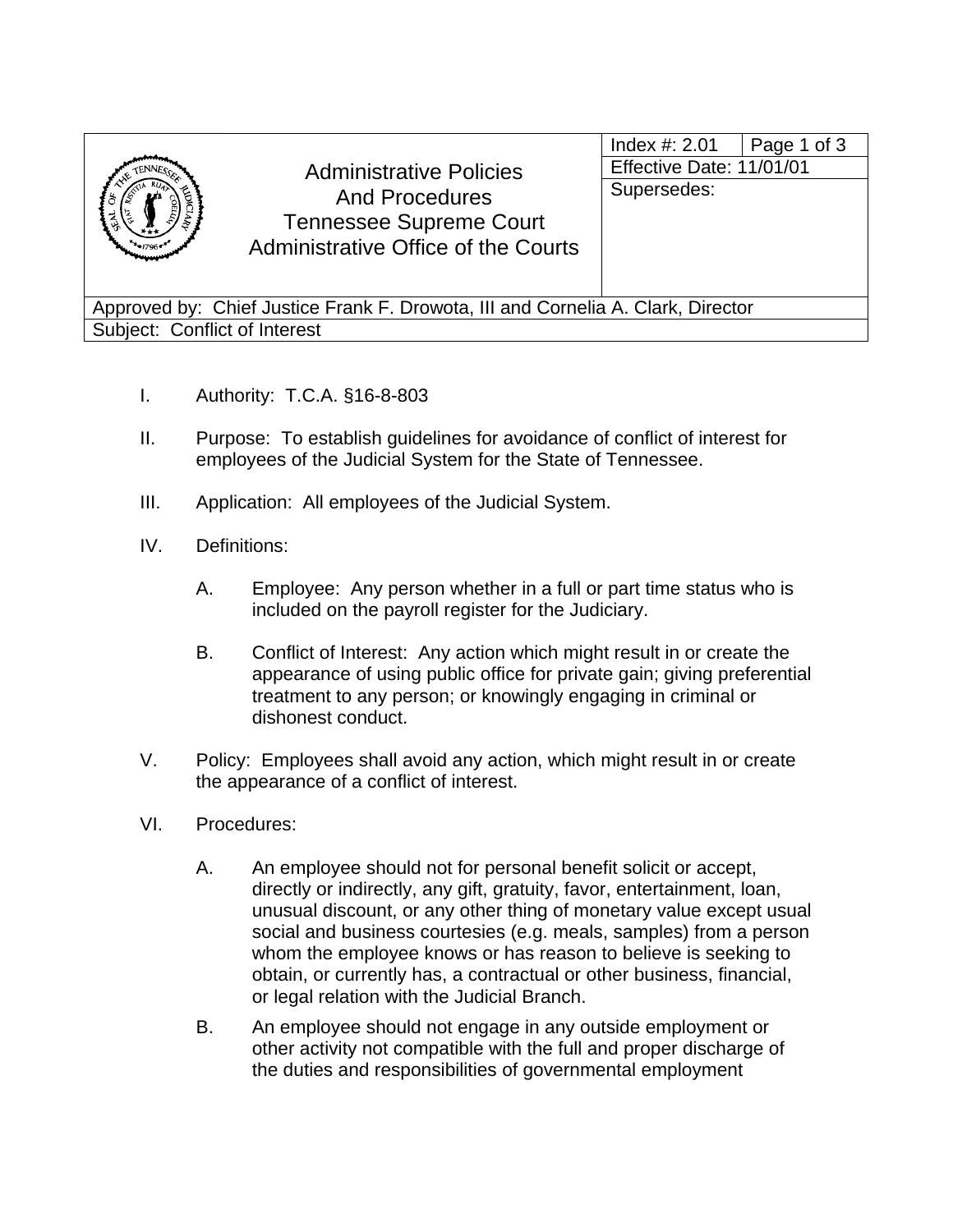whether on his/her own behalf or for private individuals, firms, companies, institutions, federal or local governments.

- C. An employee shall not have financial interests that conflict with his/her responsibilities and duties as an employee of the Judicial System for the State of Tennessee.
- D. An employee should not use his/her official position, including AOC purchasing procedures and privileges, to make purchase of materials or property for personal use.
- E. All non-judicial employees shall complete the "Employee Disclosure of Personal Interest" form. The completed form will be maintained in the employee's personnel file. All judges shall complete the forms required by T.C.A. 8-50-501 and Canon 4(H), Tennessee Supreme Court Rule 10, Code of Judicial Conduct. The completed form will be maintained in the employee's personnel file.
- F. If an employee's status changes at any time following the signing of the disclosure form, it will be the responsibility of the employee to report the change and file an updated form.